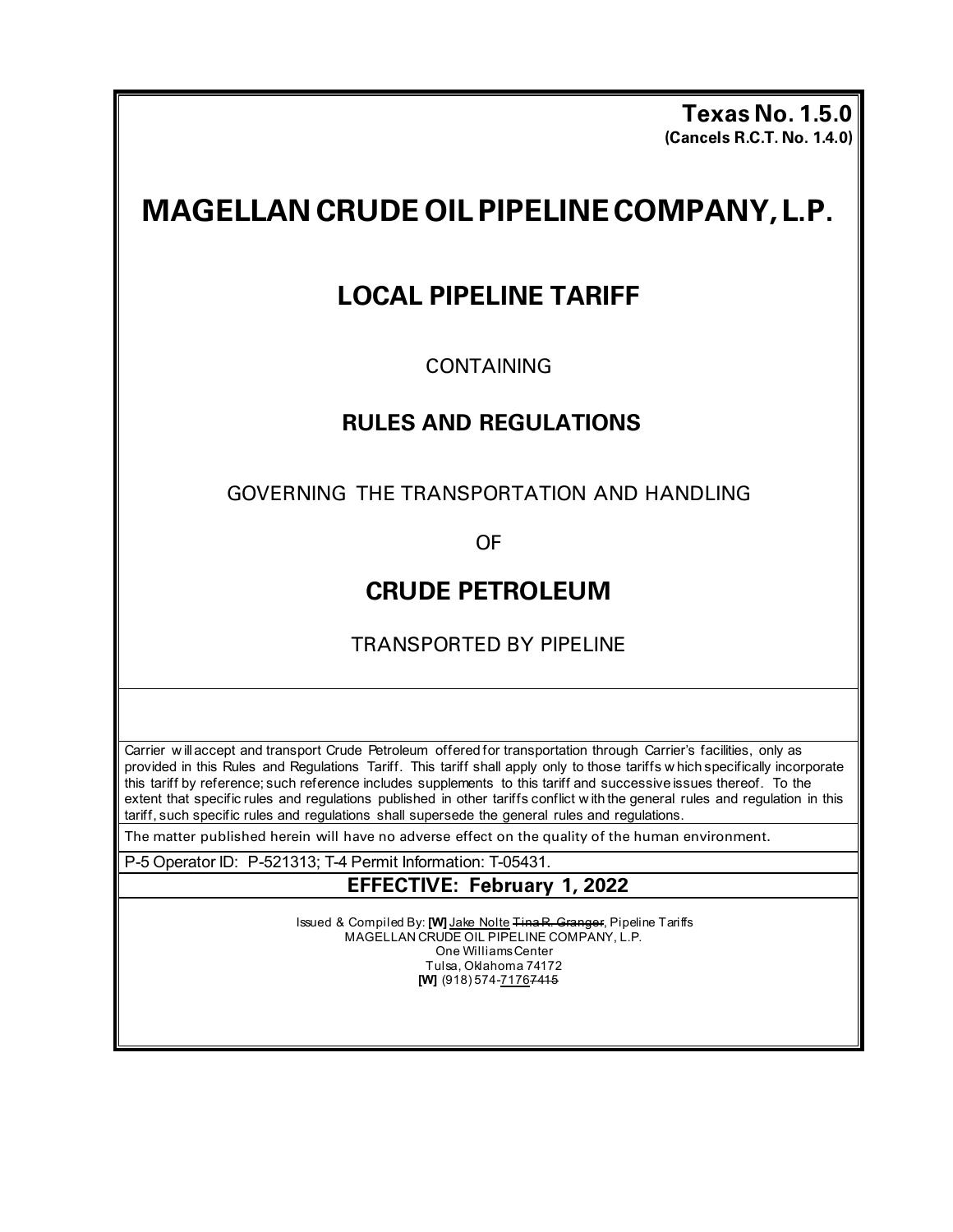# **SECTION I Rules and Regulations of Railroad Commission of Texas Rule §3.71, Pipeline Tariffs**

#### **1. ALL MARKETABLE OIL TO BE RECEIVED FOR TRANSPORTATION**

By the term "marketable oil" is meant any crude petroleum adapted for refining or fuel purposes, properly settled and containing not more than two percent (2.0%) of basic sediment, water, or other impurities above a point six (6) inches below the pipeline connection with the tank. Pipelines shall receive for transportation all such "marketable oil" tendered; but no pipeline shall be required to receive for shipment from any one person an amount exceeding three thousand (3,000) barrels of petroleum in any one day; and, if the oil tendered for transportation differs materially in character from that usually produced in the field and being transported there from by the pipeline, then it shall be transported under such terms as the shipper and the owner of the pipeline may agree or the commission may require.

See section 25 for further definition.

#### **2. BASIC SEDIMENT, HOW DETERMINED – TEMPERATURE**

In determining the amount of sediment, water or other impurities, a pipeline is authorized to make a test of the oil offered for transportation from an average sample from each such tank, by the use of centrifugal machine, or by the use of any other appliance agreed upon by the pipeline and the shipper. The same method of ascertaining the amount of the sediment, water, or other impurities shall be used in the delivery as in the receipt of oil. A pipeline shall not be required to receive for transportation, nor shall consignee be required to accept as a delivery, any oil of a higher temperature than 90 degrees Fahrenheit, except that during the summer oil shall be received at any atmospheric temperature, and may be delivered at like temperature. Consignee shall have the same right to test the oil upon delivery at destination that the pipeline has to test before receiving from the shipper**.**

#### **3. "BARREL" DEFINED**

For the purpose of these sections, a "barrel" of crude petroleum is declared to be forty-two (42) gallons of 231 cubic inches per gallon at 60 degrees Fahrenheit.

See section 20 for further definition.

#### **4. OIL INVOLVED IN LITIGATION, ETC – INDEMNITY AGAINST LOSS**

When any oil offered for transportation is involved in litigation, or the ownership is in dispute, or when the oil appears to be encumbered by lien or charge of any kind, the pipeline may require of shippers an indemnity bond to protect it against all loss.

#### **5. STORAGE**

Each pipeline shall provide, without additional charge, sufficient storage, such as is incident and necessary to the transportation of oil, including storage at destination or so near thereto as to be available for prompt delivery to destination point, for five days from the date of order of delivery at destination.

#### **6. IDENTITY AND MAINTENANCE OF OIL**

A pipeline may deliver to consignee, either the identical oil received for transportation, subject to such consequences of mixing with other oil as are incident to the usual pipeline transportation, or it may make delivery from its common stock at destination; provided, if this last be done, the delivery shall be of substantially like kind and market value.

#### **7. MINIMUM QUANTITY TO BE RECEIVED**

A pipeline shall not be required to receive less than one tank car-load of oil when oil is offered for loading into tank cars at destination of the pipeline. When oil is offered for transportation for other than tank car delivery, a pipeline shall not be required to receive less than five hundred (500) barrels.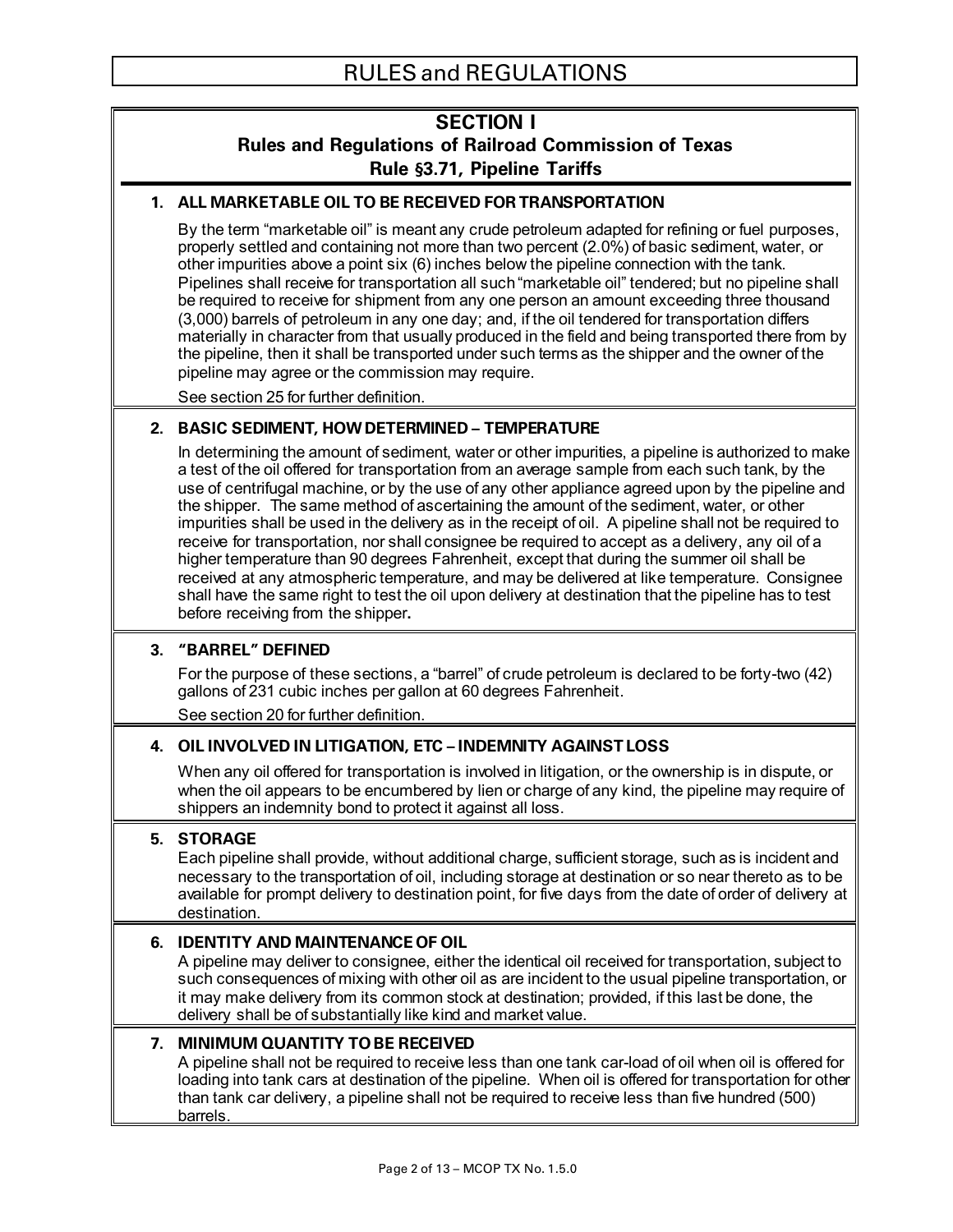# **SECTION I** (continued)

#### **8. GATHERING CHARGES**

Tariffs to be filed by a pipeline shall specify separately the charges for gathering of the oil, for transportation and for delivery.

#### **9. MEASURING, TESTING AND DEDUCTIONS**

- (A) Except as provided in subparagraph (B) of this paragraph, all crude oil tendered to a pipeline shall be gauged and tested by a representative of the pipeline prior to its receipt by the pipeline. This shipper may be present or represented at the gauging or testing. Quantities shall be computed from correctly compiled tank tables showing 100% of the full capacity of the tanks.
- (B) As an alternative to the method of measurement provided in subparagraph (A) of this paragraph, crude oil and condensate may be measured and tested, before transfer of custody to the initial transporter, by:
	- $(i)$  lease automatic custody transfer (LACT) equipment, provided such equipment is installed and operated in accordance with the latest revision of the American Petroleum Institute (API) Manual of Petroleum Measurement Standards, Chapter 6., or;
	- (ii) any devise or method, approved by the commission or its delegate, which yields accurate measurements of crude oil or condensate.
- (C) Adjustments to the quantities determined by the methods described in subparagraphs (A) or (B) of this paragraph shall be made for temperature from the nearest whole number degree to the basis of 60 degrees Fahrenheit and to the nearest 5/10 API degree gravity in accordance with the volume correction Tables 5A and 6A contained in API Standard 2540, American Society for Testing Materials 01250, Institute of Petroleum 200, first edition, August 1980. A pipeline may deduct the basic sediment, water, and other impurities as shown by the centrifugal or other test agreed upon by the shipper and pipeline; and 1.0% for evaporation and loss during transportation. The net balance shall be the quantity deliverable by the pipeline. In allowing the deductions, it is not the intention of the commission to affect any tax or royalty obligations imposed by the laws of Texas on any producer or shipper of crude oil.
- (D) A transfer of custody of crude between transporters is subject to measurement as agreed upon by the transporters.

#### **10. DELIVERY AND DEMURRAGE**

Each pipeline shall transport oil with reasonable diligence, considering the quality of the oil, the distance of transportation, and other material elements, but at any time after receipt of a consignment of oil, upon twenty-four (24) hours notice to the consignee, may offer oil for delivery from its common stock at the point of destination, conformable to Item No. 6 of this section, at a rate not exceeding ten thousand (10,000) barrels per day of twenty-four (24) hours. Computation of time of storage (as provided for in Item No. 5 of this section) shall begin at the expiration of such notice. At the expiration of the time allowed in Item No. 5 of this section for storage at destination, a pipeline may assess a demurrage charge on oil offered for delivery and remaining undelivered, at a rate for the first ten (10) days of one-tenth of one cent (\$0.001) per barrel; and thereafter at a rate of three-fourths of one cent (\$0.0075) per barrel, for each day of twenty-four (24) hours or fractional part thereof.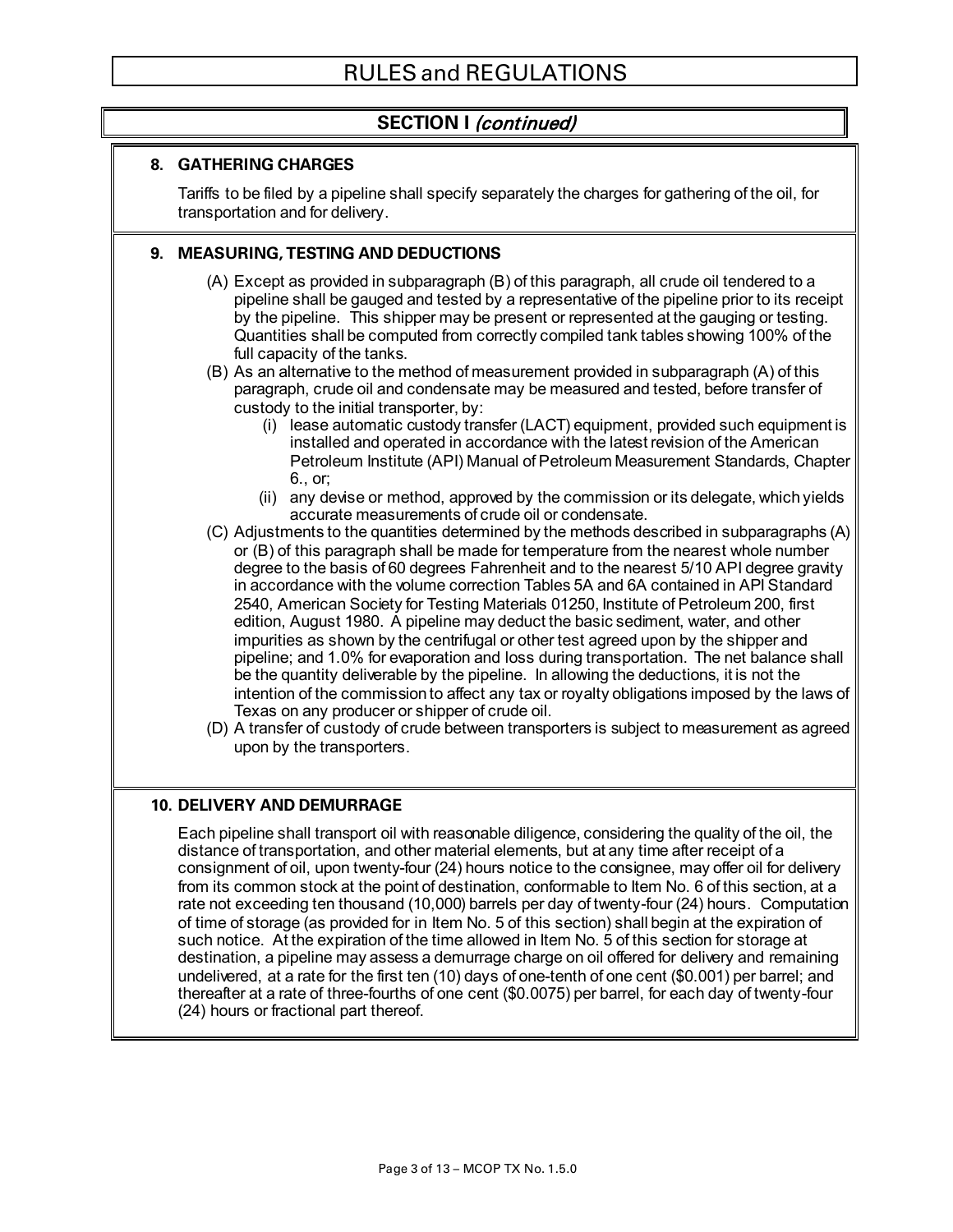# **SECTION I** (continued)

#### **11. UNPAID CHARGES, LIEN FOR AND SALE TO COVER**

A pipeline shall have a lien on all oil to cover charges for transportation, including demurrage, and it may withhold delivery of oil until the charges are paid. If the charges shall remain unpaid for more than five (5) days after notice of readiness to delivery, the pipeline may sell the oil at public auction at the general office of the pipeline on any day not a legal holiday. The date for the sale shall be not less than forty-eight (48) hours after publication of notice in a daily newspaper of general circulation published in the city where the general office of the pipeline is located. The notice shall give the time and place of the sale, and the quantity of the oil to be sold. From the proceeds of the sale, the pipeline may deduct all charges lawfully accruing, including demurrage, and all expenses of the sale. The net balance shall be paid to the person lawfully entitled thereto.

#### **12. NOTICE OF CLAIM**

Notice of claim for loss, damage or delay in connection with the shipment of oil must be made in writing to the pipeline within ninety-one (91) days after, the damage, loss, or delay occurred. If the claim is for failure to make delivery, the claim must be made within ninety-one (91) days after a reasonable time for delivery has elapsed.

#### **13. TELEPHONE – TELEGRAPH LINE – SHIPPER TO USE**

If a pipeline maintains a private telegraph or telephone line, a shipper may use it without extra charge, for messages incident to shipments. However, a pipeline shall not be held liable for failure to deliver any messages away from its office or for delay in transmission or for interruption of service.

#### **14. CONTRACTS OF TRANSPORTATION**

When a consignment of oil is accepted, the pipeline shall give the shipper a run ticket, and shall give the shipper a statement that shows the amount of oil received for transportation, the points of the origin and destination, corrections made for temperature, deductions made for impurities, and the rate for such transportation.

#### **15. SHIPPER'S TANKS, ETC. - INSPECTION**

When a shipment of oil has been offered for transportation, the pipeline shall have the right to go upon the premises where the oil is produced or stored, and have access to any and all tanks or storage receptacles for the purpose of making any examination, inspection, or test authorized by this section.

#### **16. OFFERS IN EXCESS OF FACILITIES**

If oil is offered to any pipeline for transportation in excess of the amount that can be immediately transported, the transportation furnished by the pipeline shall be apportioned among all shippers in proportion to the amounts offered by each; but no offer for transportation shall be considered beyond the amount which the person requesting the shipment then has ready for shipment by the pipeline. The pipeline shall be considered as a shipper of oil produced or purchased by itself and held for shipment through its line, and its oil shall be entitled to participate in such apportionment.

#### **17. INTERCHANGE OF TONNAGE**

Pipelines shall provide the necessary connections and facilities for the exchange of tonnage at every locality reached by two or more pipelines, when the Commission finds that a necessity exists for connection, and under such regulations as said Commission may determine in each case.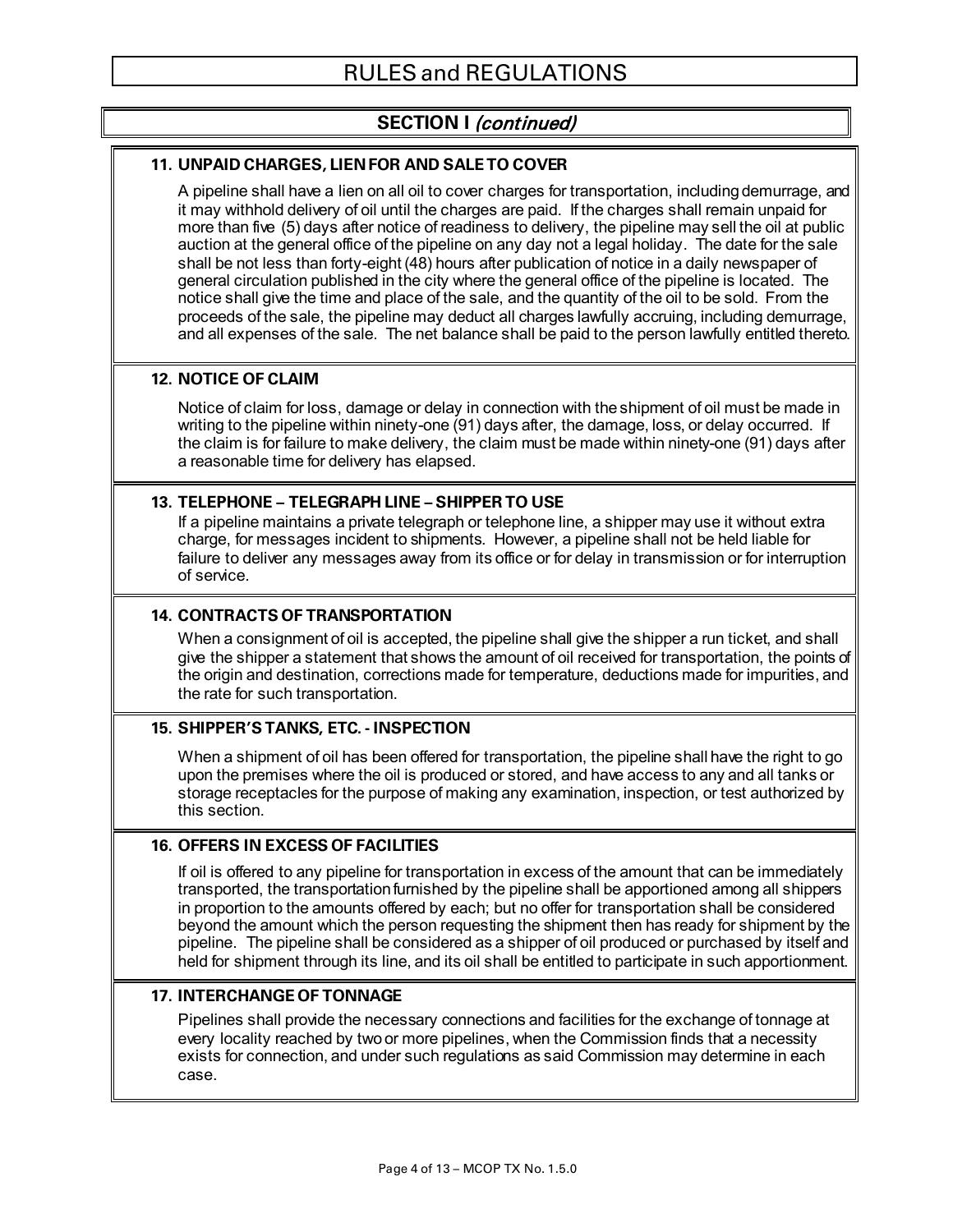# **SECTION I** (continued)

#### **18. RECEIPT AND DELIVERY – FOR NECESSARY FACILITIES**

Each pipeline shall install and maintain facilities for the receipt and delivery of marketable crude petroleum of shippers at any point on its line if the Commission finds that a necessity exists therefor and under regulations by the Commission.

#### **19. REPORTS OF LOSS FROM FIRES, LIGHTNING AND LEAKAGE**

- (A) Each pipeline shall immediately notify the commission district office, electronically or by telephone, of each fire that occurs at any oil tank owned or controlled by the pipeline, or of any tank struck by lightning. Each pipeline shall in like manner report each break or leak in any of its tanks or pipelines from which more than five (5) barrels escapes. Each pipeline shall file the required information with the commission in accordance with the appropriate commission form within thirty (30) days from the date of the spill or leak.
- (B) No risk of fire, storm, flood, or act of God, and no risk resulting from riots, insurrection, rebellion, war or act of the public enemy, or from quarantine or authority of law or any order, requisition or necessity of the government of the United States in time of war, shall be borne by a pipeline, nor shall any liability accrue to it from any damage thereby occasioned. If loss of any crude oil from any such causes occurs after the oil has been received for transportation, and before it has been delivered to the consignee, the shipper shall bear a loss in such proportion as the amount of his shipment is to all of the oil held in transportation by the pipeline at the time of such loss, and the shipper shall be entitled to have delivered only such portion of his shipment as may remain after a deduction of his due proportion of such loss, but in such event the shipper shall be required to pay charges only on the quantity of oil delivered. This Item No. 19 shall not apply if the loss occurs because of negligence of the pipeline.
- (C) Common carrier pipelines shall mail (return receipt requested) or hand deliver to landowners (persons who have legal title to the property in question) and residents (persons whose mailing address is the property in question) of land upon which a spill or leak has occurred, all spill or leak reports required by the commission for that particular spill or leak within thirty (30) days of filing the required reports with the commission. Registration with the Commission by landowners and resident for the purpose of receiving spill or leak reports shall be required every five years, with the renewal registration starting January 1, 1999. If a landowner or resident is not registered with the commission, the common carrier is not required to furnish such reports to the resident or landowner.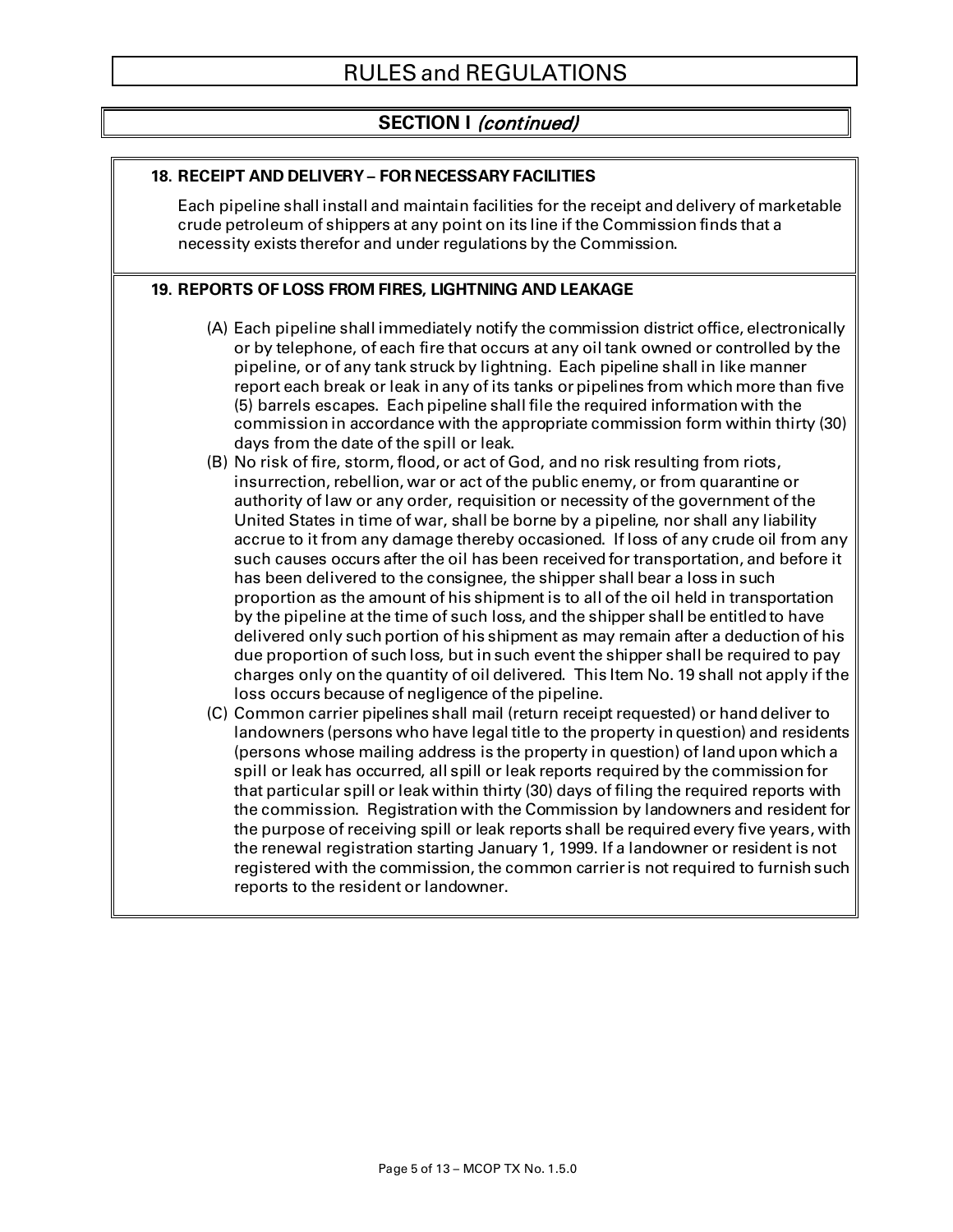# **SECTION II**

**Supplemental Magellan Crude Oil Pipeline Company, L.P.** 

**Rules and Regulations Governing Crude Petroleum Transportation By Pipeline**

### **20. DEFINITIONS**

"A.P.I." means American Petroleum Institute.

"Barrel" means forty-two (42) United States gallons

"Carrier" means Magellan Crude Oil Pipeline Company, L.P.

"Crude Petroleum" means the grade or grades of the direct liquid products of oil or gas wells, which Carrier has undertaken to transport.

"Indirect liquid products of oil or gas wells" sometimes referred to as indirect products means the liquid products resulting from the operation of gasoline recovery plants, gas recycling plants, condensate or distillate recovery equipment in gas or oil fields, or a mixture of such products, which Carrier has undertaken to transport.

"U.S." means United States

"WTI" means West Texas Intermediate Crude Petroleum.

"WTL" means West Texas Light Crude Petroleum.

"WTS" means West Texas Sour Crude Petroleum

## **25. MERCHANTABLE OIL**

Carrier will establish the grades of Crude Petroleum it will regularly transport as a common stream between particular origin point or points and destination point or points of Carrier. Carrier may from time to time, after reasonable notice to persons who may be affected, cease to transport particular grades of Crude Petroleum.

|                               | WTI          | <b>WTS</b>     | WTL          |
|-------------------------------|--------------|----------------|--------------|
| API Gravity, <sup>o</sup> API | $36 - 44$    | [W] 30 - 38 35 | 44.1-49.9    |
| Sulfur Content, Weight %      | $\leq 0.45$  | $\leq 2.20$    | $\leq 0.2$   |
| Max Reid Vapor Pressure, psi  | 9.5          | 9.5            | 9.5          |
| Max True Vapor Pressure, psi  | 11.0         | 11.0           | 11.0         |
| BS & W                        | $\leq 1.0\%$ | $\leq 1.0\%$   | $\leq 1.0\%$ |

#### **30. STORAGE**

Storage necessarily incident to transportation and only such storage will be provided by the Carrier.

### **40. MINIMUM SHIPMENTS**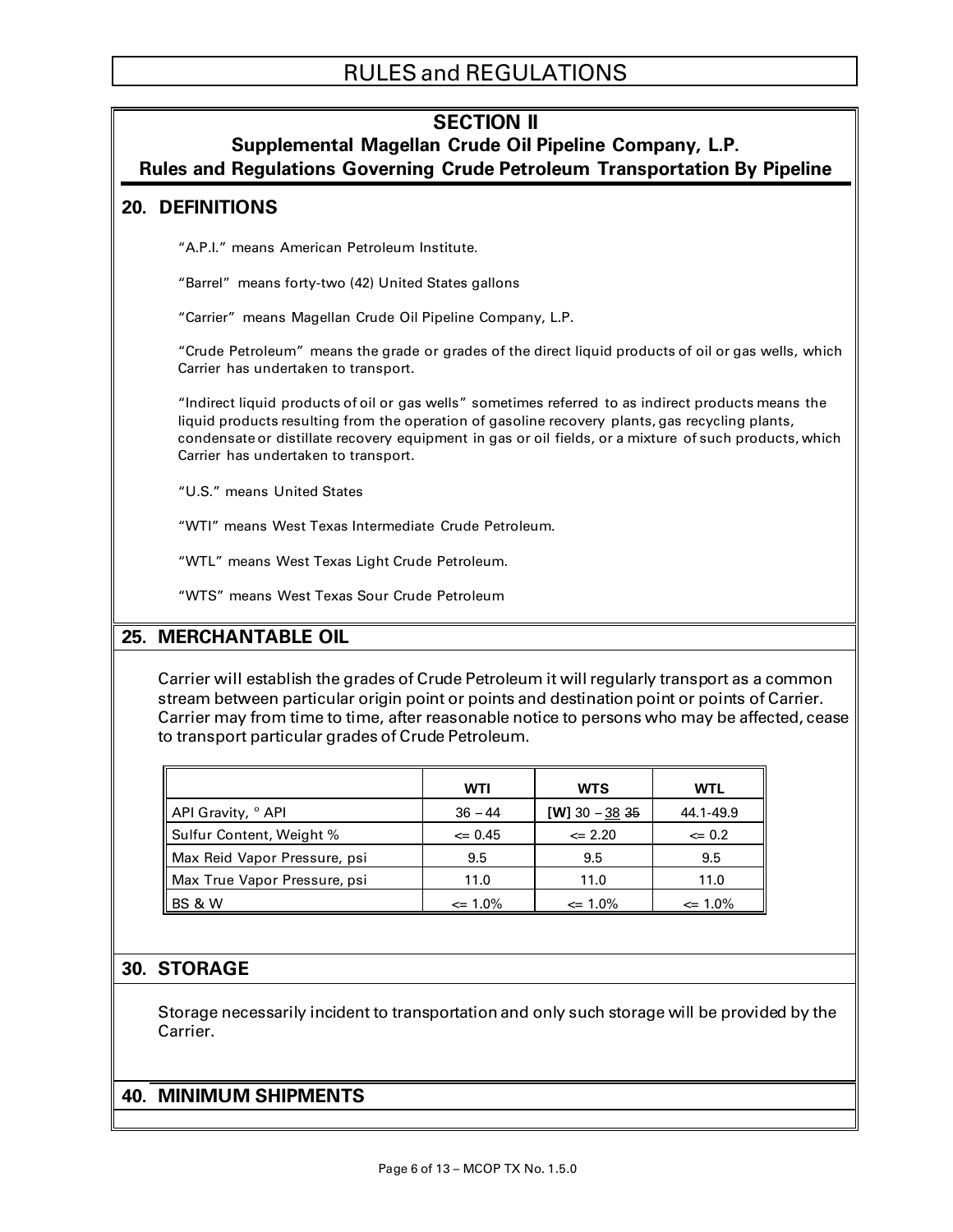Quantities of Crude Petroleum will be accepted for transportation as a single shipment to destinations shown herein in amounts of not less than 50,000 barrels. Quantities of less than 50,000 barrels may be accepted for transportation if operating conditions permit and if such Crude Petroleum of like quality and characteristics of that currentlybeing transported.

## **50. QUALITY AND QUANTITY OF RECEIPT AND DELIVERIES**

Carrier will accept for transportation Crude Petroleum that can be commingled of intermixed with a grade of Crude Petroleum, which Carrier regularly transports between the origination and destination points of the shipment without materially reducing the value or altering the quality of any grade of Crude Petroleum, which Carrier regularly transports over the route of the shipment.

Carrier will accept Crude Petroleum for transportation only on condition that Carrier shall not be liable to Shipper or Consignee for changes in gravity or quality which may occur from commingling or inter-mixing such Crude Petroleum with other Crude Petroleum in transit; and that Carrier will not be obligated to deliver to Consignee the identical Crude Petroleum received from Shipper. However, Carrier will deliver to Consignee a grade of Crude Petroleum as nearly like the grade of Crude Petroleum received from Shipper as Carrier is regularly transporting as a common stream to destination points of the shipment.

Carrier will not be required to and will not intentionally accept any Crude Petroleum that does not meet the specifications set forth in Item 25.

Carrier will not make a delivery of less than 20,000 barrels of Crude Petroleum at any destination point on its trunk line except when necessitated by dispatching contingencies.

# **60. MEASUREMENT AND TENDER DEDUCTIONS**

The volume of Crude Petroleum received and delivered by Carrier will be measured in barrel units by meter or by gauge. Measured volumes at recorded or observed temperatures will be converted to volumes at sixty degrees Fahrenheit (60ºF).

The volume of impurities in Crude Petroleum received and delivered by Carrier will be measured by an electrical or mechanical device or by physical test and such volume will be deducted from the volume of such receipts and deliveries.

Carrier shall determine all measurements, but Shipper and Consignee or their representatives may be present to witness them.

A deduction of two tenth (2/10) of one percent by volume will be assessed on each shipment of WTI and WTS tendered to Carrier.

A deduction of two and one half tenth (2.5/10) of one percent by volume will be assessed on each shipment of WTL tendered to Carrier.

#### **70. NOMINATIONS**

Crude Petroleum for shipment through lines of this Carrier will be received only on proper notice showing the point at which the Crude Petroleum is to be received, point or points of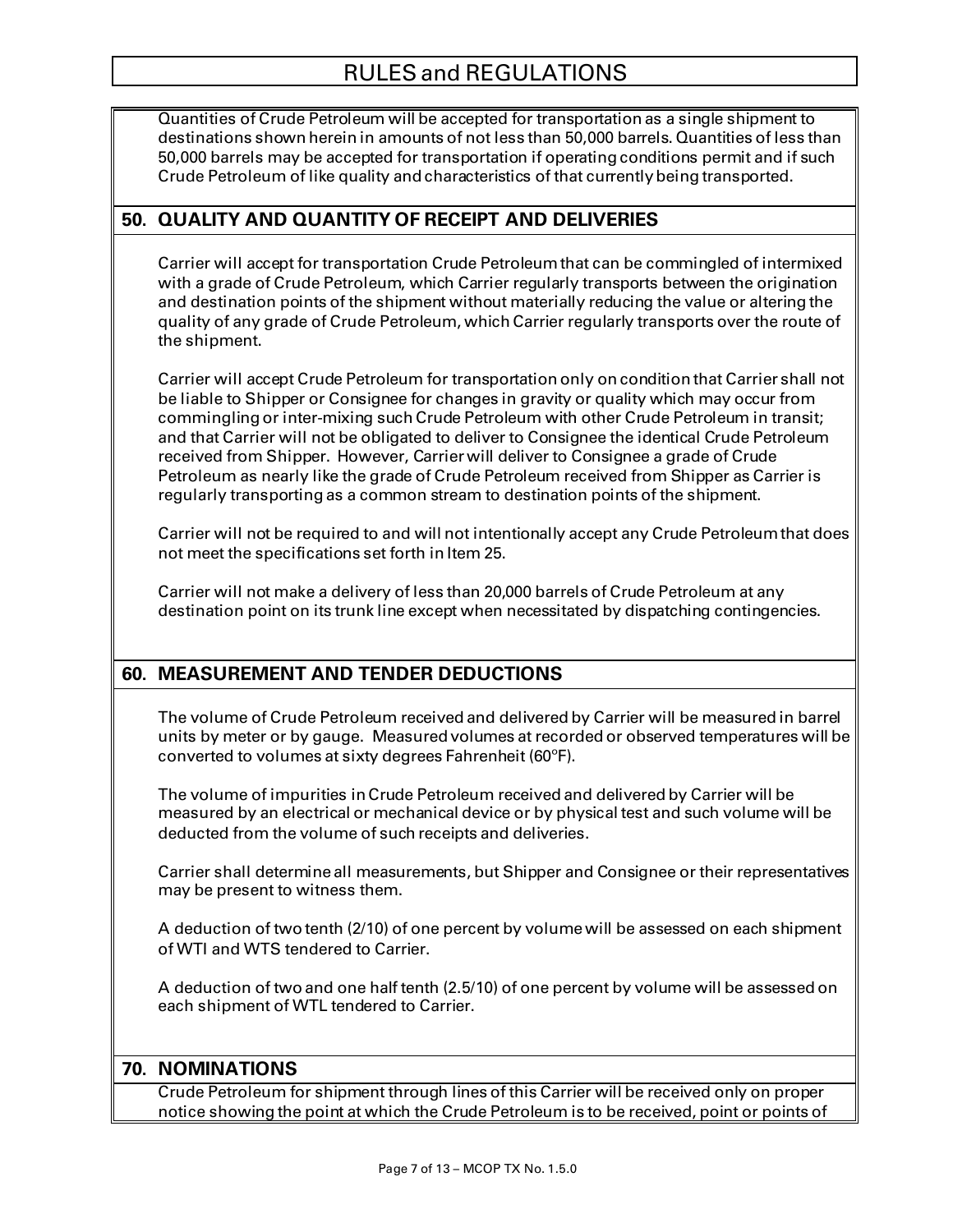delivery, Consignee, and amount of Crude Petroleum to be transported. The notice shall be received by the Carrier on or before the fifteenth (15<sup>th</sup>) day of the calendar month preceding the desired shipment date. If the fifteenth (15th) day of the month falls on a weekend or holiday, nominations are due on the last workday before the fifteenth (15<sup>th</sup>) provided, however, to accommodate the administration of the lottery process, New Shipper nominations must be emailed to the Scheduler prior to 5:00 p.m. central time the thirteenth  $(13<sup>th</sup>)$  day of the month preceding the month for which the nominations apply. The nomination must be submitted via Carrier's COBALT system. A nomination must specify, for each shipment, the quantity, product grade, Origin, Destination, Supply sources and Shipper.

Upon receipt of nominations from Shippers, Carrier may conduct upstream and downstream verifications in accordance with the terms of the Nomination Verification Procedure set forth below. To the extent that a Shipper's nomination cannot be fully verified in accordance with such terms, as determined by Carrier in its sole discretion, the Shipper's nomination will be reduced by Carrier in accordance with the Procedure set forth below.

Nomination Verification Procedure:

Upon receipt of each month's nominations, Carrier may verify with each receipt point and delivery point a volume based on the volumes nominated to it (the "Verified Volume").

1.) Carrier may request that upstream connecting carriers or facilities verify the Shipper's nomination of volume to Carrier by the close of the first day of the nomination month. The volumes verified will be the Shipper's Verified Volume.

2.) With respect to nominations for delivery to a specific connecting carrier or other connecting party, Carrier may contact such party and request verification of each Shipper's volume nominated for delivery to its facility. Downstream connecting carriers and other connecting parties will follow their own procedure for verifying volumes to Carrier. The volumes verified will be the Shipper's Verified Volume.

# **80. TITLE UNENCUMBERED**

The act of delivering Crude Petroleum to the Carrier for transporting shall constitute a warranty that the Shipper or Consignee has unencumbered title thereto or the unencumbered right to ship such Crude Petroleum, and that such Crude Petroleum was produced in accordance with concerned laws and regulations. When any Crude Petroleum tendered for transportation is involved in litigation, or the ownership of which may be in dispute, or which may be encumbered by lien or charge of any kind, the Carrier may require of Shippers an indemnity bond to protect it against all loss.

# **90. LIABILITY OF CARRIER**

The Carrier shall not be liable for any loss or damage or delay caused by act of God, public enemy, quarantine, authority of law, strike, riots, fire or the act or default of Shipper or Owner, or for any other cause not due to the negligence of the Carrier whether similar or dissimilar to the causes herein enumerated; and in case of loss from any such causes after Crude Petroleum has been received for transportation and before the same has been delivered to the Consignee, the Shipper shall bear a loss in such proportion as the amount of his shipment is to all of the Crude Petroleum in the custody of the Carrier at the time of such loss, and the Shipper shall be entitled to have delivered only such portion of his shipment as may remain after a deduction of his due proportion of such loss but in such event the Shipper shall be required to pay charges only on the quantity of Crude Petroleum delivered.

## **100. DUTY OF CARRIER**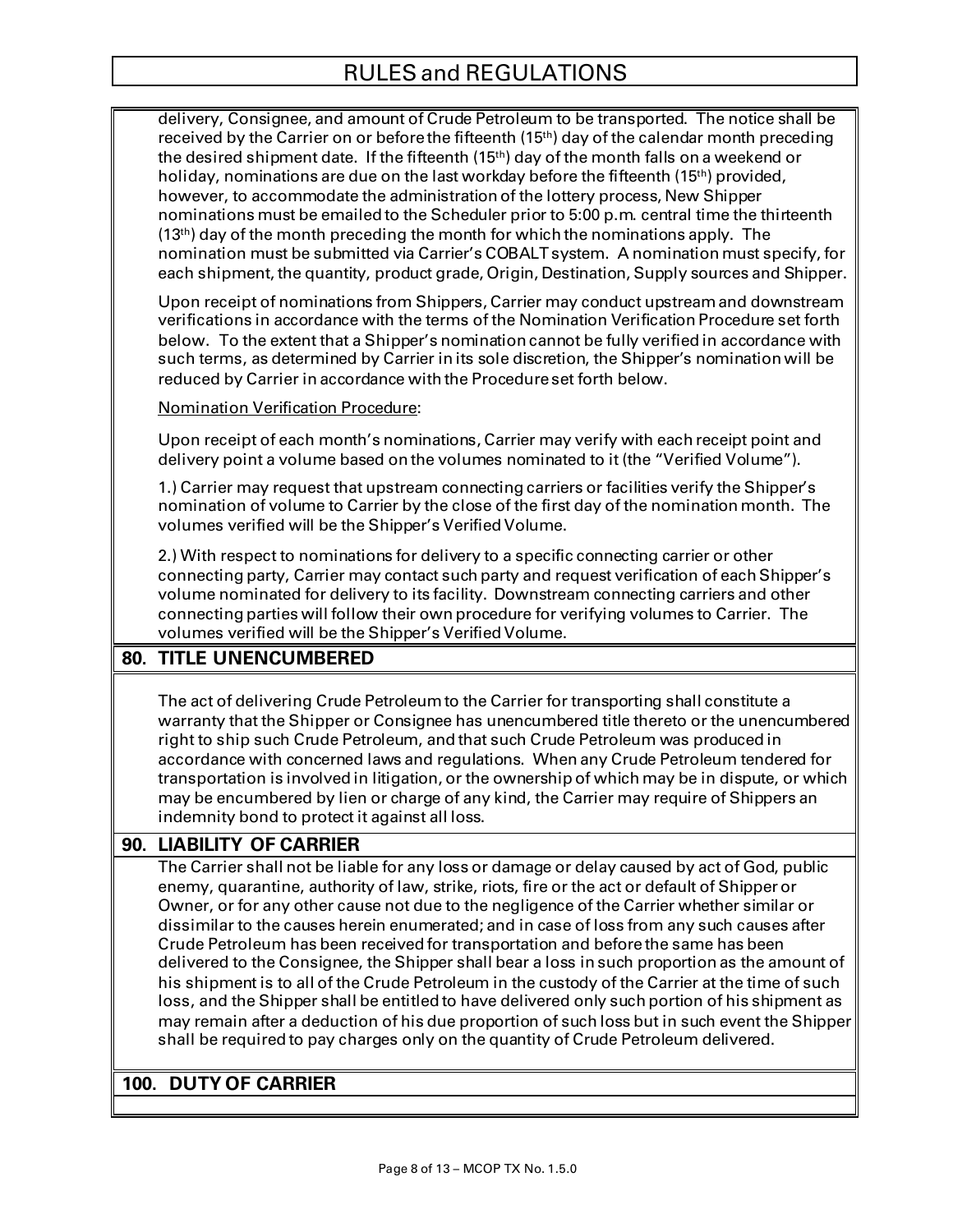The Carrier shall not be required to transport Crude Petroleum except with reasonable diligence, considering the quality of the Crude Petroleum, the distance of transportation and other material elements; but in the event Shipper fails to provide adequate facilities for receipt at destination or has not ascertained from the Carrier that it has facilities available for receipt at destination, Carrier shall have the right on 24 hour notices, to divert or reconsign, subject to the rates, rules and regulations applicable from point of origin to actual final destination, or make whatever arrangements for disposition as are deemed appropriate to clear the Carrier's facilities, including the right of private sale for the best price reasonably obtainable. The Carrier may be a purchaser at such sale. Out of the proceeds of said sale, the Carrier shall pay itself all transportation and all other applicable lawful charges and necessary expenses of the sale and the expense of caring for and maintaining the Crude Petroleum until disposed of and the balance shall be held for whomsoever may be lawfully entitled thereto.

# **110. PAYMENT OF TRANSPORTATION AND OTHER CHARGES**

Shipper shall pay the transportation and all other charges accruing on Crude Petroleum delivered, adjusted to sixty degrees Fahrenheit (60°F). Carrier shall have a carrier's lien, as provided by Chapter 7 of the Texas Uniform Commercial Code, on all Crude Petroleum accepted for transportation to secure the payment of all charges, and may withhold said Crude Petroleum from delivery until all of the said charges shall have been paid.

Carrier will bill Shipper each month for transportation and other charges incurred during the previous month. If such a bill is not paid within ten (10) days after date of invoice or, if later, anyother due date, Carrier shall have the right to assess a late charge at an interest rate of 1.5% per month, unless such rate is greater than the maximum rate allowed by law, in which case the maximum rate allowed by law will be used. Such late charge shall accrue from ten (10) days after date of invoice until payment is made.

Carrier may require that all payments to Carrier for services pertaining to the transportation of Crude Petroleum be by wire transferred in accordance with the instructions on the Carrier's invoice to Shipper.

In the event Carrier determines that the financial condition of a Shipper or Shipper's guarantor (if any) is or has become impaired or unsatisfactory or Carrier determines it is necessary to obtain security from a Shipper, Carrier will provide notice to Shipper and Shipper will provide, at Shipper's option to the extent acceptable to Carrier in the exercise of Carrier's good faith judgment, one of the following prior to Carrier's delivery of Shipper's Products in Carrier's possession or prior to Carrier's acceptance of Shipper's Crude Petroleum: (1) prepayment of all charges by wire transfer, which shall be held by Carrier without interest accruing thereon until credited to Shipper, (2) a letter of credit at Shipper's expense in favor of Carrier in an amount sufficient to ensure payment of all such charges and, in a form, and from an institution acceptable to Carrier in Carrier's good faith judgment, or (3) a guaranty in an amount sufficient to ensure payment of all such charges, and in a form, and from a third party acceptable to Carrier in Carrier's good faith judgment. In the event Shipper fails to comply with any such requirement on or before the date supplied in Carrier's notice to Shipper, Carrier shall not be obligated to provide Shipper access to Carrier's facilities or provide services pursuant to this tariff until such requirement is fully met.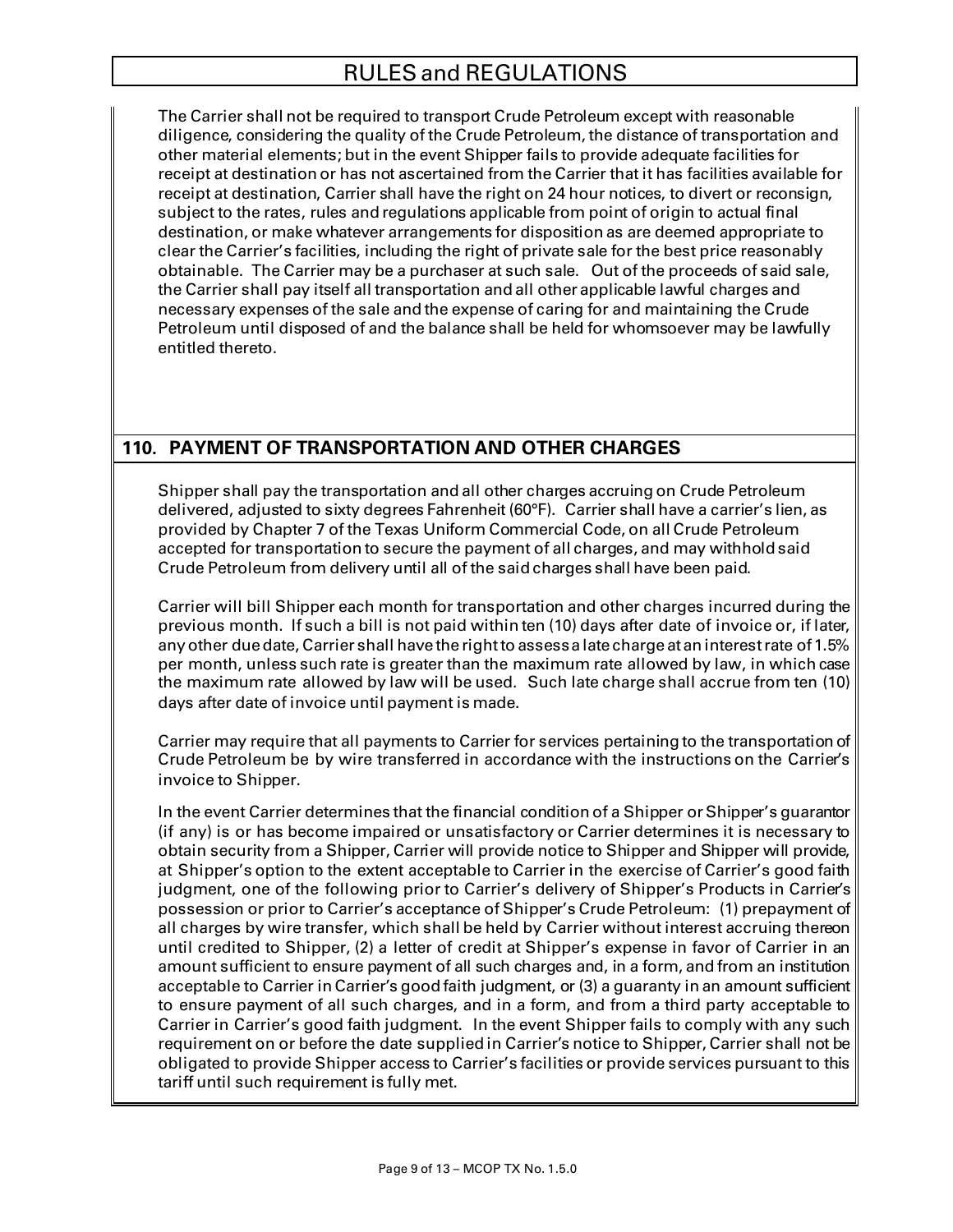In addition to all other liens, statutory or otherwise, to which Carrier is entitled and unless the following grant is expressly prohibited by the terms of one or more security agreements or credit agreements creating prior, perfected security interests in the hereinafter-defined Collateral, Shipper hereby grants to Carrier a first priority, continuous and continuing security interest in all of the following, whether now or hereafter existing or acquired, as collateral for the prompt and complete payment and performance of Shipper's Obligations (as defined below): (a) All Crude Petroleum accepted by Carrier for transportation, terminaling, storage, or otherwise while in the possession of Carrier; (b) all other property of Shipper now in the possession of and at any time and from time to time hereafter delivered to Carrier or its agents but only while in the possession of Carrier; and (c) all of Shipper's pre-payments, deposits, balances, and credits with, and any of its claims against, Carrier, at any time existing. The property described or referred to in subsections (a) through (c) above is collectively referred to as the "Collateral." This grant secures the following (collectively the "Obligations"): (a) all antecedent, current and future transportation, storage, terminaling, special, ancillary and other lawful charges arising under or related to this tariff or the contracts entered into in connection with this tariff, including, but not limited to, any charges that may arise pursuant to Item 210; (b) the repayment of any amounts that Carrier may advance or spend for the maintenance, storage or preservation of the Collateral; (c) all amounts owed under any modifications, renewals or extensions of any of the foregoing obligations; and (d) all other amounts now or in the future owed by Shipper to Carrier, whether or not of the same kind or class as the other obligations owed by Shipper to Carrier. Shipper authorizes Carrier to file such financing statements or other documents necessary to perfect and maintain the security interest herein granted.

# **112. RATES APPLICABLE**

The rate which shall apply for the transportation of Crude Petroleum shall be the rate in effect on the date Crude Petroleum is received by Carrier for transportation. Likewise, the rules and regulations which shall govern the transportation of Crude Petroleum shall be the rules and regulations in effect on the date Crude Petroleum is received by Carrier for transportation.

## **120. CLAIMS TIME FOR FILING**

Except where property is lost or damaged in transit by carelessness or negligence of the Carrier, claims for loss or damage must be made in writing to the Carrier within ninety-one (91) days after delivery of the property, or in case of a failure to make delivery, then within ninety-one (91) days after a reasonable time for delivery has elapsed. Suits for loss or damage shall be instituted only within two (2) years and one (1) day after delivery of the property, or in the case of failure to make delivery, then within two (2) years and one (1) day after a reasonable time for delivery has elapsed; provided, however, that where claims have been duly filed with the Carrier, suit must be brought within two (2) years and one (1) day after notice in writing is given by the Carrier to the claimant that the Carrier has disallowed the claim or any part or parts thereof specified in the notice. Where claims for loss or damage are not filed for suits are not instituted thereon in accordance with the foregoing provisions, such claims will not be paid and the Carrier will not be liable.

## **130. PIPEAGE CONTRACT REQUIRED**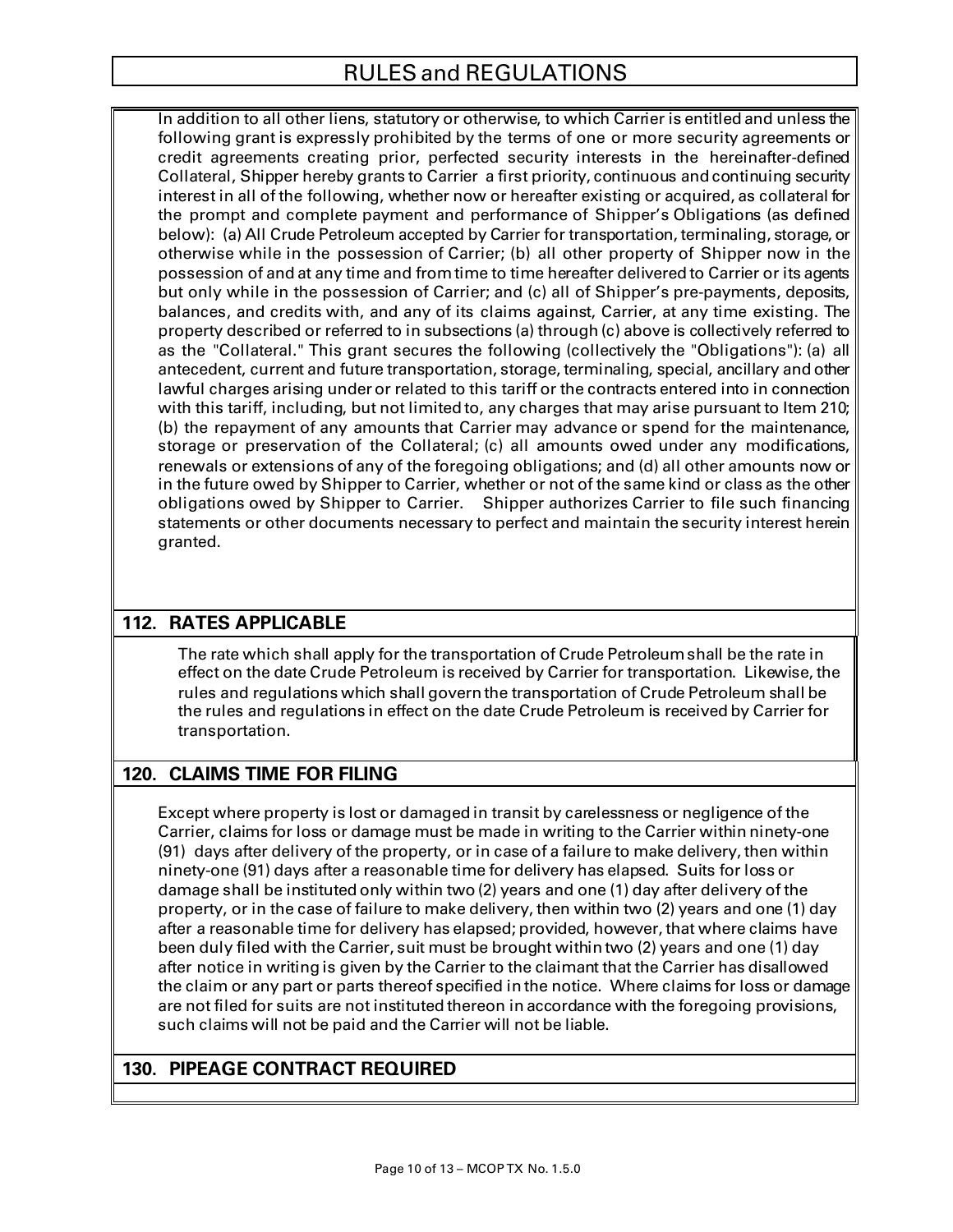Separate pipeage contracts in accord with this tariff and these regulations covering further details may be required by the Carrier before any duty of transportation shall arise.

## **140. DIVERSION OR RECONSIGNMENT**

Provided no back haul is required, diversion or reconsignment will be made on written request from the Consignor or Consignee. No additional charge will be made for the diversion or reconsignment service. The rate to be applied under this rule is the rate from point of origin to final destination.

## **150. APPORTIONMENT WHEN TENDERS ARE IN EXCESS OF FACILITIES**

When there shall be tendered to the Carrier, for transportation, more Crude Petroleum than can be immediately transported, the transportation furnished by the Carrier shall be apportioned among Shippers as provided in Carrier's Pipeline Proration Procedure. Carrier's Pipeline Proration Procedure dated April 10, 2020 is available on Carrier's Internet Site at <https://www.magellanlp.com/WhatWeDo/LiquidPipelineTariffs.aspx> or on request.

## **160. APPLICATION OF RATES FROM INTERMEDIATE POINTS**

Crude Petroleum received from a point on Carrier's lines which is not named in this tariff, but which is intermediate to a point from which rates are published, will be assessed the rate in effect from the next more distant point published in this tariff.

## **170. APPLICATION OF RATES TO INTERMEDIATE POINTS**

Crude Petroleum destined to a point on Carrier's lines which is not named in this tariff, but which is intermediate to a point to which rates are published, will be assessed the rate in effect to the next more distant point published in this tariff.

# **180. LINE FILL AND TANK BOTTOMS INVENTORY REQUIREMENTS**

Prior to delivering Barrels out of Carrier's pipeline system, eachShipper will be required to supply a pro rata share of Petroleum necessary for pipeline and tankage fill to ensure efficient operation of Carrier's pipeline system and Carrier shall, at a minimum,revise its line fill apportionment every calendar quarter based on the volume shipped during such calendar quarter. Petroleum provided by Shippers for this purpose shall be redelivered to Shipper promptly after Shipper's share changes and also promptly after: (1) Shipper's shipments have ceased and the Shipper has notified Carrier in writing of its intention to discontinue shipments in Carrier's system, and (2) Shipper balances have been reconciled between Shipper and Carrier. Carrier, at its discretion, may require advance payment of transportation charges on the volumes to be cleared from Carrier's system, and any unpaid account receivables, before final delivery will be made. Carrier shall have a reasonable period of time, not to exceed ninety (90) days, from the receipt of said notice to complete administrative and operational requirements incidental to Shipper withdrawal not to exceed ninety (90) days.

## **190. ORIGINATION FACILITIES**

Crude Petroleum will be received only from pipelines, tanks, or other facilities that are provided by Shipper or Shipper's designee, or a connecting carrier. Carrier will determine and advise Shippers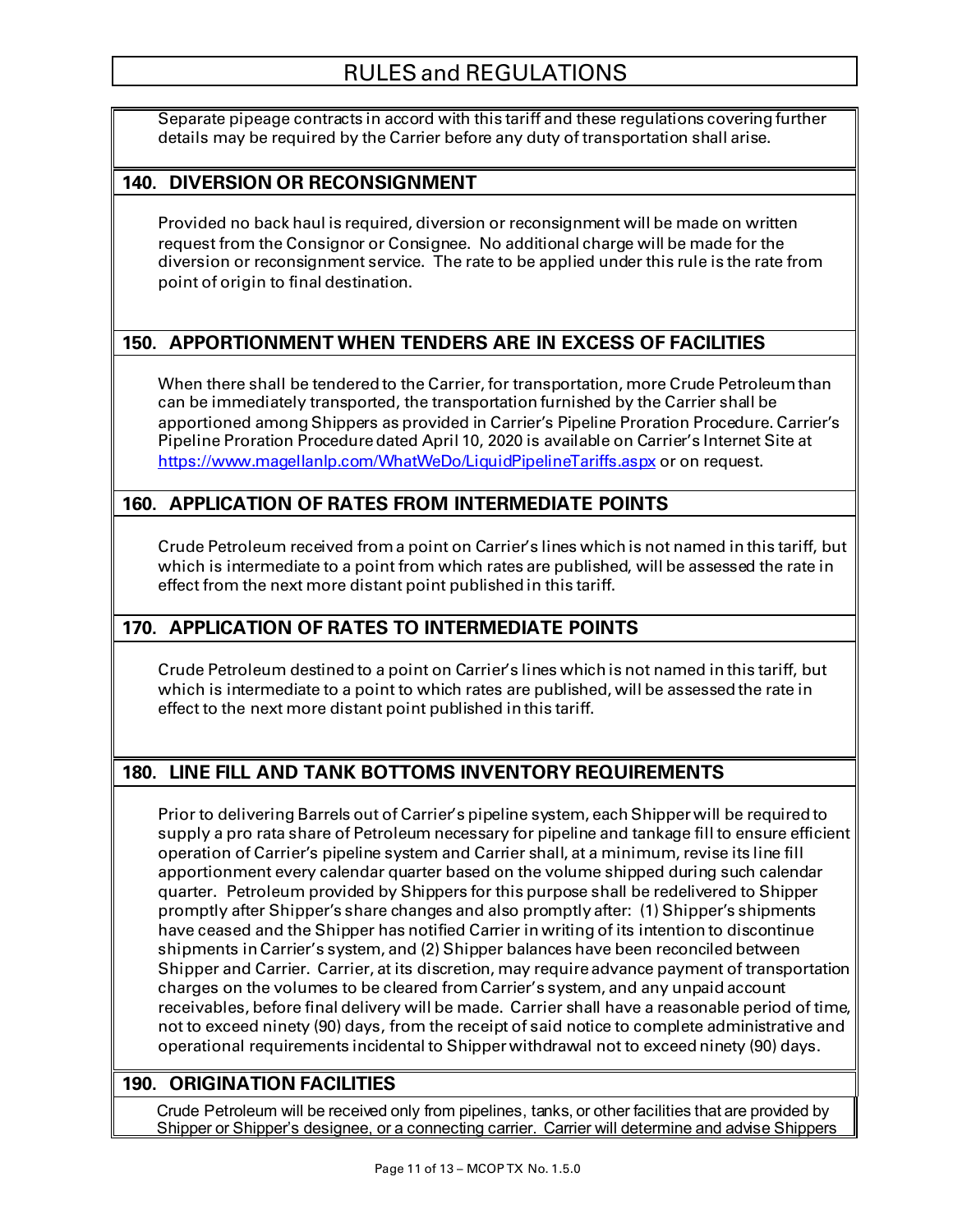of the size and capacity of pipeline and tanks to be provided at the point of receipt to meet the operating conditions of Carrier's facilities at such point. Carrier will not accept Crude Petroleum for transportation unless such facilities have been provided.

### **200. DESTINATION FACILITIES & ACCEPTANCE OF DELIVERY**

Carrier will deliver Crude Petroleum to a Shipper at Magellan's designated destination points. Shipper is responsible for arranging adequate facilities and services to receive and take the Crude Petroleum away at the destination points.

If a Shipper is not able to receive Crude Petroleum from Carrier at the time when Carrier has scheduled a delivery and if Carrier has no means of withholding delivery of such Crude Petroleum, then Carrier shall have the right to sell such Crude Petroleum to the first available purchaser at the best price reasonably obtainable; to use the proceeds thereof to pay pipeline transportation charges which shall be due as if delivery had been made; and to pay the balance of such proceeds to Shipper, unless conflicting claims for such remaining proceeds have been received by Carrier in which case Carrier shall be entitled to hold the balance of such proceeds for whomsoever may be entitled thereto.

## **210. SETTLEMENT OF OVER/SHORT POSITIONS**

On the seventh  $(7<sup>th</sup>)$  day of each month (the "Balancing Date"), Carrier will calculate and notify Shipper of its volumetric position on Carrier's system as of the end of the prior month and any imbalance will be settled on the fifth (5<sup>th</sup>) business day after the Balancing Date (the "Settlement Date") as follows, if not otherwise cured by Shipper prior to the Settlement Date:

Over Position: If Shipper tendered more Barrels to Carrier than Shipper was entitled to inject into Carrier's system pursuant to its confirmed nomination allocation for such month (an "Over Position"), Shipper will pay Carrier a monthly storage fee equal to the number of Barrels in the Over Position multiplied by \$3.55 (the "Storage Fee"), beginning with the month in which the Over Position occurs (the "Initial Month") and continuing with each successive calendar month in which the Over Position is not fully reconciled by the first day of such calendar month (a "Successive Month"). Storage Fees will not be prorated if Shipper cures its Over Position after the Settlement Date, in the case of the Initial Month, or after the first day of a Successive Month. Storage Fees will be billed and paid for in accordance with the terms and conditions set forth in Item 110.

Carrier reserves the right, in order to clear its system as it deems necessary, to fully or partially reconcile a Shipper's Over Position by, on 24 hours notice, selling for the best price reasonably obtainable at a private sale any or all Barrels in a Shipper's Over Position. Carrier may be a purchaser at such sale. Out of the proceeds of such sale, Carrier will pay itself all accrued but unpaid Storage Fees and all other applicable lawful charges and necessary expenses of the sale and the balance, if any, shall be held for whomsoever may be lawfully entitled thereto.

Short Position: If Shipper tendered fewer Barrels to Carrier than Carrier delivered on behalf of Shipper for such month (a "Short Position"), Shipper will provide to Carrier at Carrier's East Houston facility the number and type (i.e. WTI, WTS or WTL) of Barrels representing the entire Short **Position** 

If Shipper fails to fully reconcile its Short Position for any month as provided herein, in addition to any other lawful remedies available to it, Carrier may on 24 hours notice confiscate or sell, for the best price reasonably obtainable at a private sale, any or all Barrels provided to Carrier by Shipper pursuant to Item 180 as whole or partial satisfaction of such Short Position. Carrier may be a purchaser at such sale. Out of the proceeds of such sale, Carrier will pay itself all Short Position and all other applicable lawful charges and necessary expenses of the sale and the balance, if any, shall be held for whomsoever may be lawfully entitled thereto.

#### **215. STORAGE IN TRANSIT (SIT)**

When requested via Carrier's nomination process as referenced in Item 70-Nominations, tenders of Crude Petroleum may be stored in-transit under the conditions described below.

• Carrier only provides storage necessarily incident to transportation (Item 30 – Storage). Shippers will be required to provide their own storage facilities at Magellan's East Houston Terminal to the extent